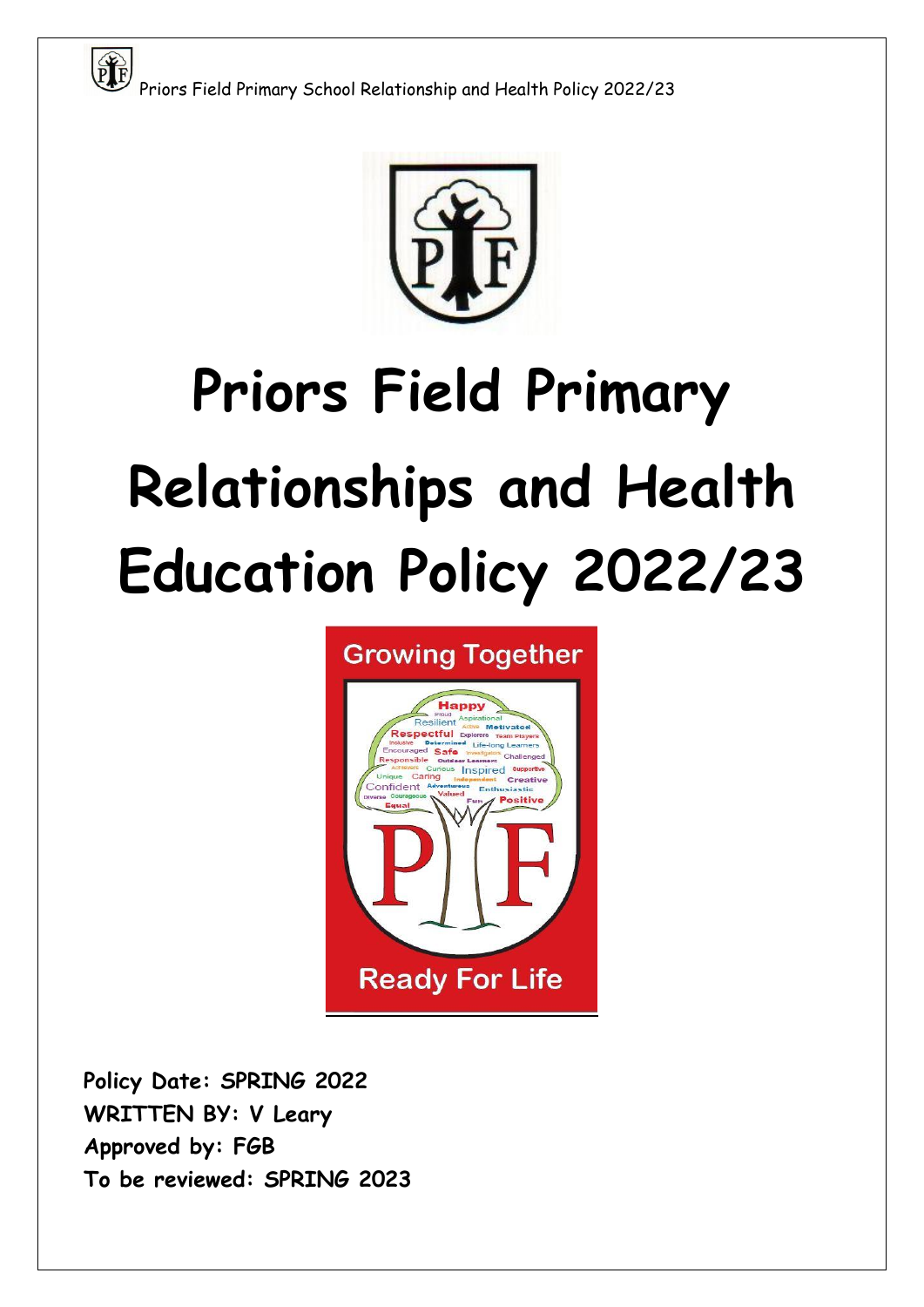

#### **1. Aims**

To provide a relevant and cohesive RSE/PSHE curriculum to support all our children in their personal development and to meet their pastoral needs.

To provide a framework within which sensitive discussions can take place.

To prepare pupils for puberty, and give them an understanding of sexual development and the importance of health and hygiene.

To teach pupils the correct vocabulary to describe themselves and their bodies.

To support pupils to make good decisions about their own health and wellbeing both in school and the future.

To create a positive ethos around these areas

To help pupils recognise and maintain healthy relationships.

To be able to recognise unsafe situations, protect themselves and who to ask for help and support.

#### **2. Statutory requirements**

This policy was written with ref to the statutory guidance on Relationships Education, Relationships and Sex Education (RSE) and Health Education (Department for Education) Regulations 2019 which are made under sections 34 and 35 of the Children Social Work Act 2017, and provide that pupils receiving primary education must be taught Relationships Education and Health Education.(Amending existing provisions in the Education Act 1996 Section 403 and the Education Act 2002 Section 80A )

To teach the elements of sex education contained in the statutory science curriculum 2014

The Equality Act 2010

Ref to Statutory Guidance updates sept 2021

#### **3. Definition**

RSE is about the emotional, social and cultural development of pupils, and involves learning about relationships, sexual health, sexuality, consent, healthy lifestyles, diversity and personal identity. It involves a combination of sharing information and exploring issues and values.

To put in place the key building blocks of healthy, respectful relationships, focusing on family and friendships, in all contexts, including online. This will sit alongside the essential understanding of how to be healthy.

Teaching about mental wellbeing is central - with children given the knowledge and capability to take care of themselves, be ready receive support if problems arise and develop resilience which is fundamental to them being happy, successful and productive members of society.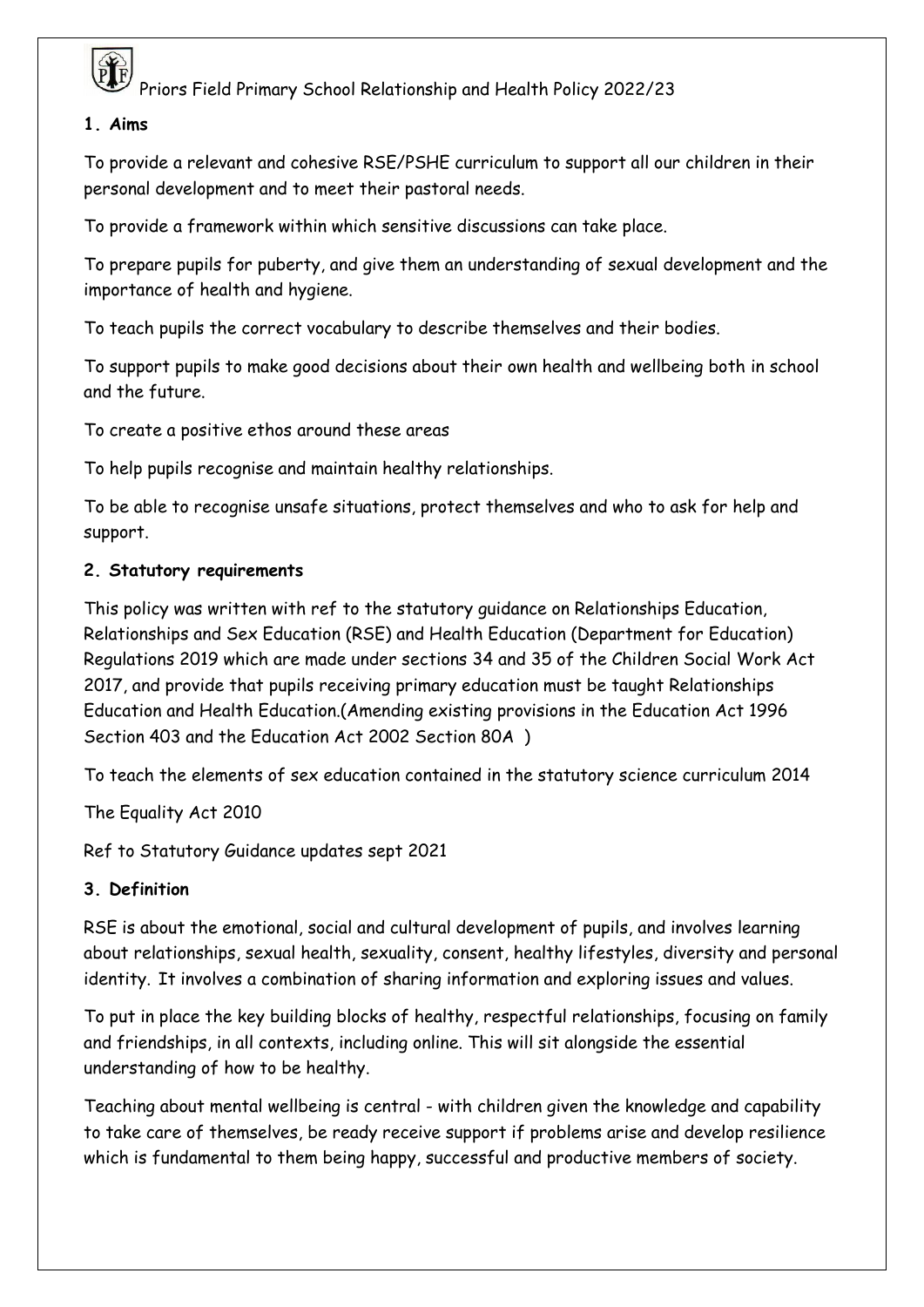

#### **4. Curriculum**

Growing Together – Ready for Life our vision at Priors field. Statutory guidance that by the end of primary school children should reach: See Appendix 1 for RSE which is embedded within our PSHE curriculum. Appendix 2 Relationships Education goals and Appendix 3 Health Education goals. Appendix 3 Science curriculum links

#### **5. Delivery**

We carry out the main RSE/PSHE lessons weekly (See Appendix 1) but also within whole school focus weeks, for example, Diversity Week, and through other subjects, for example, Science, P.E. and R.E. where we feel that there are significant links.

Since RSE/PSHE incorporates the development of self-esteem and relationships, pupils' learning does not just take place through the taught curriculum but through all aspects of school life and our Vision.

Science curriculum links – see Appendix 4

#### **6. Roles and responsibilities**

The governing body should make sure that:

All pupils make progress in achieving the expected educational outcomes

The subjects are well led, effectively managed and well planned.

Teaching is delivered in ways that are accessible to all pupils with SEND

Clear information is provided for parents on the subject content and the right to request that their child is withdrawn, and

The subjects are resourced, staffed and timetabled in a way that ensures that the school can fulfil its legal obligations.

SLT/PSHE Lead – to monitor, support, ensure that staff are given sufficient training and resources and complete agreed action plan targets, reporting to governors on the effectiveness of the policy.

All staff are responsible for delivering the curriculum in a sensitive way, modelling positive attitudes, monitoring progress and responding to the needs of individual.

Pupils are expected to engage fully in their learning, treating others with respect and sensitivity.

Parents – we wish to have a positive and supporting relationship with parents through a mutual understanding, trust and co-operation. We will inform them before any unit of RSE is taught and answer any questions with care.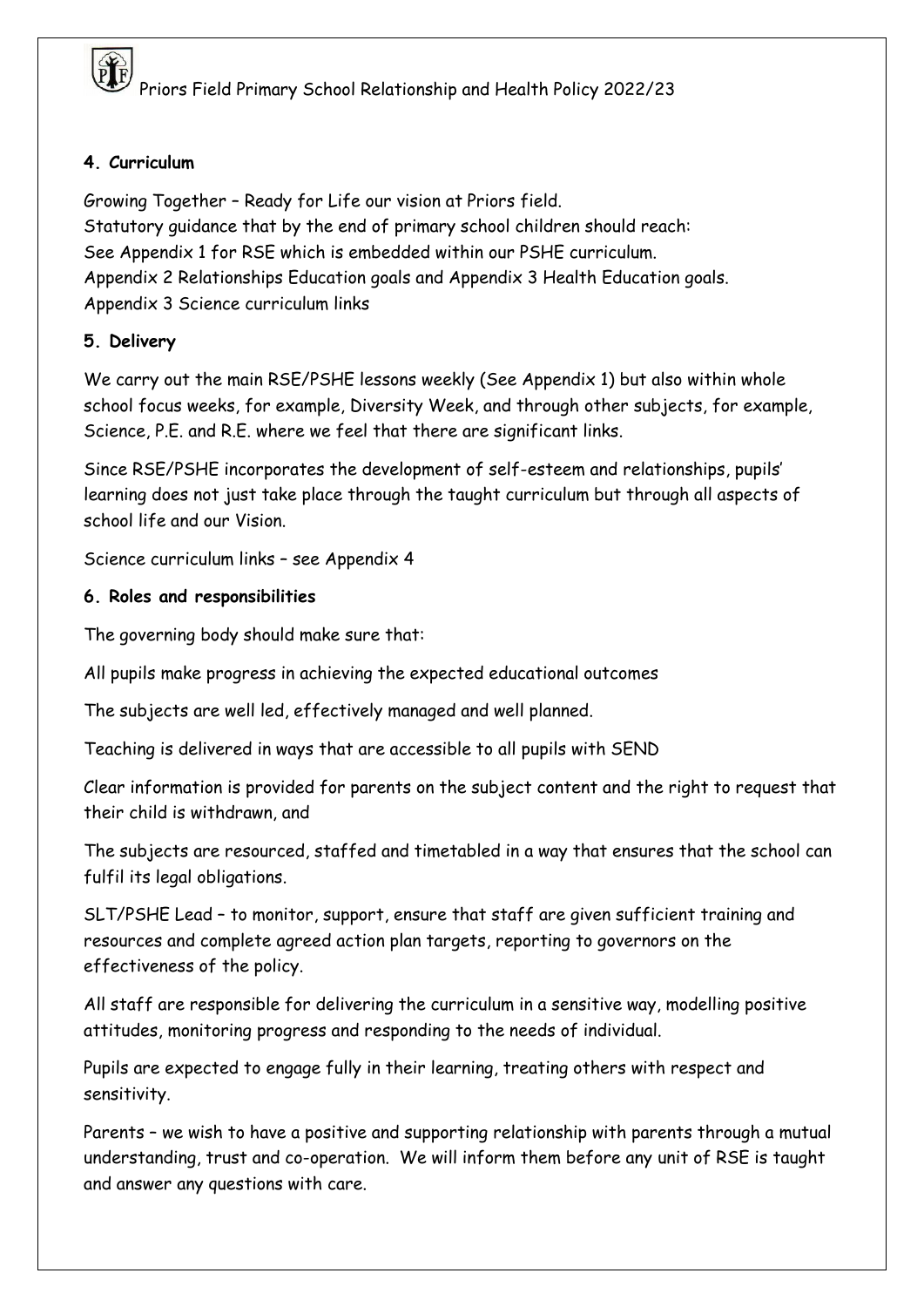

#### **7. Parents' right to withdraw**

Parents do not have the right to withdraw their children from **relationships** education.

Parents do have the right to withdraw their children from the non-statutory components of sex education within RSE.

There is no right to withdraw from the science curriculum.

#### **8. Confidentiality**

Staff conduct sex education lessons in a sensitive manner. However, if a child makes a disclosure it will be taken seriously and deal with it as outlined in the Child Protection and Safeguarding policy. We aim to ensure that pupils' best interests are maintained.

#### **9. Special Educational Needs**

We are an inclusive school and children with additional needs will be given the opportunity to fully participate in RSE lessons. A differentiated program will be provided where necessary, to ensure pupils gain a full understanding at the appropriate level.

#### **10. Equal Opportunities**

RSE will be available to all pupils regardless of gender, race or disability, so giving equal opportunities and avoiding discrimination.

#### **11. Complaints Procedure**

Any complaints should be raised with the class teacher in the first instance and then a member of the senior leadership team. You may then choose to follow the Priors Field complaints procedure if you do not feel that things have been resolved.

#### **12. Monitoring arrangements**

The planning and learning opportunities for RSE/PSHE are monitored by class teachers as part of our school assessment system. This is monitored by SLT and the PSHE Lead through, for example, through an action plan, planning scrutinies, learning walks, pupil voice and book trawls. When identified, CPD is provided as part of the whole school programme for continuing professional development.

#### **13. Further policies**

In conjunction with this policy, please also refer to:

- School Behaviour policy
- Child Protection and Safeguarding policy
- Online safety policy
- Staff behaviour policy
- Anti-bullying policy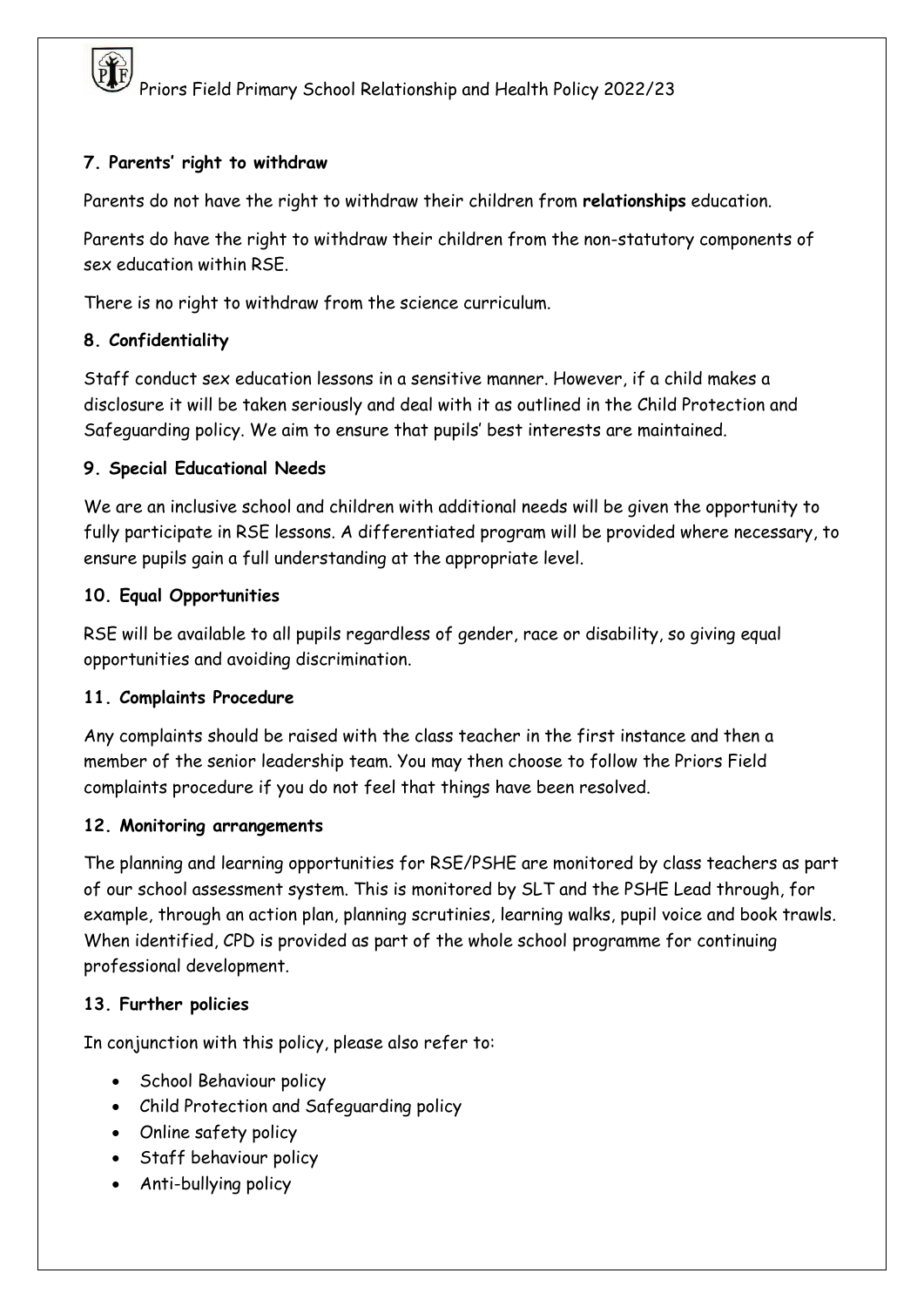

Please see below a useful document produced by the government, which provides answers to frequently asked questions: [https://www.gov.uk/government/news/relationships-education](https://www.gov.uk/government/news/relationships-education-relationships-and-sex-education-rse-and-health-education-faqs)[relationships-and-sex-education-rse-and-health-education-faqs](https://www.gov.uk/government/news/relationships-education-relationships-and-sex-education-rse-and-health-education-faqs) 

### **Appendix 1**

#### **Curriculum over View 2020-2021**

| Year           | Autumn 1                                                   | Autumn <sub>2</sub>                                                                                                                   | Spring 1                                                                                                                                                                                                                                         | Spring 2                                                                                                                                   | Summer 1                                                               | Summer 2                                                                                                     |
|----------------|------------------------------------------------------------|---------------------------------------------------------------------------------------------------------------------------------------|--------------------------------------------------------------------------------------------------------------------------------------------------------------------------------------------------------------------------------------------------|--------------------------------------------------------------------------------------------------------------------------------------------|------------------------------------------------------------------------|--------------------------------------------------------------------------------------------------------------|
| Group          |                                                            |                                                                                                                                       |                                                                                                                                                                                                                                                  |                                                                                                                                            |                                                                        |                                                                                                              |
| 1              | Protective<br>Behaviours<br>Mental Health<br>and wellbeing | Anti-bullying<br>week<br>Living in the<br>wider world -<br>taking care of<br>the<br>environment                                       | Medication<br>/Health<br>Education<br>Diversity week<br>- valuing<br>difference<br>Safer<br><b>Internet</b><br>Week<br>Keeping safe -<br>health &<br>wellbeing                                                                                   | Living in the<br>wider world -<br>rights and<br>responsibilities                                                                           | Relationship<br>Education<br>Relationships -<br>valuing<br>difference  | Relationships -<br>healthy<br>relationships<br>Transition                                                    |
| 2              | Protective<br>Behaviours<br>Mental Health<br>and wellbeing | Anti-bullying<br>week<br>Living in the<br>wider world -<br>rights and<br>responsibilities                                             | Drugs and<br>Alcohol<br>Education<br>Diversity week<br>- valuing<br>difference<br>Safer<br>Internet<br>Week<br>Health &<br>wellbeing -<br>healthy<br>lifestyles                                                                                  | Health &<br>wellbeing -<br>keeping safe<br>(support<br>networks)<br>Living in the<br>wider world -<br>taking care of<br>the<br>environment | Relationship<br>Education<br>Relationships -<br>feelings &<br>emotions | Relationships -<br>healthy<br>relationships<br>Living in the<br>wider world -<br>money matters<br>Transition |
| 3              | Protective<br>Behaviours<br>Mental Health<br>and wellbeing | Anti-bullying<br>week<br>Living in the<br>wider world -<br>rights and<br>responsibilities<br>Relationships -<br>valuing<br>difference | Drugs and<br>Alcohol<br>Education<br>Diversity week<br>- valuing<br>difference<br>Safer<br><b>Internet</b><br>Week<br>Health &<br>wellbeing -<br>healthy<br>lifestyles<br>Living in the<br>wider world -<br>taking care of<br>the<br>environment | Health &<br>wellbeing -<br>keeping safe<br>(support<br>networks)                                                                           | Relationship<br>Education<br>Relationships -<br>feelings &<br>emotions | Relationships -<br>healthy<br>relationships<br>Living in the<br>wider world -<br>money matters<br>Transition |
| $\overline{4}$ | Protective<br>Behaviours                                   | Anti-bullying<br>week                                                                                                                 | Drugs and<br>Alcohol<br>Education                                                                                                                                                                                                                | Health &<br>wellbeing -<br>keeping safe                                                                                                    | Relationship<br>Education                                              | Health &<br>wellbeing -                                                                                      |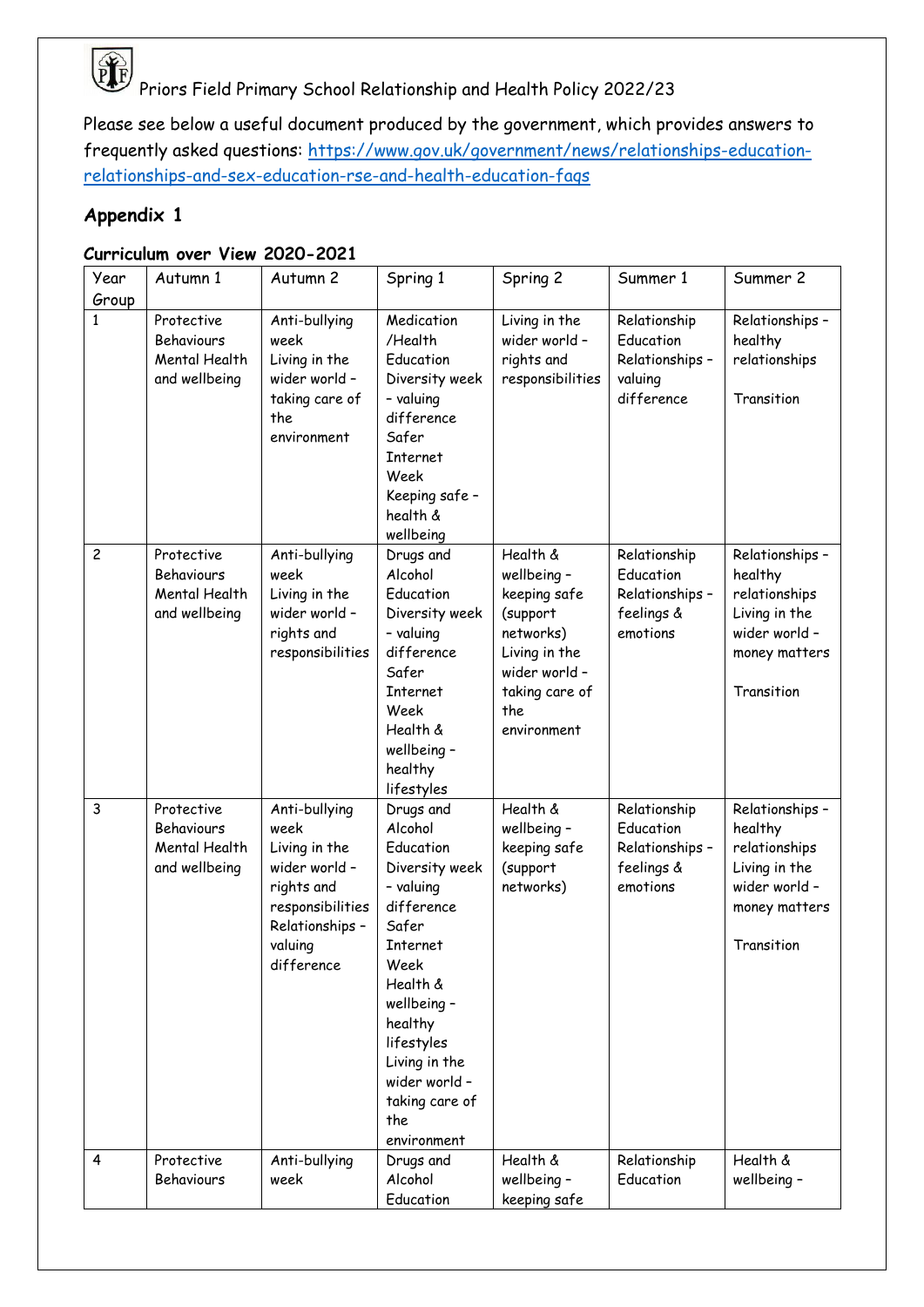|   | Mental Health<br>and wellbeing                                    | Relationships -<br>valuing<br>difference<br>Living in the<br>wider world -<br>money matters | Diversity week<br>- valuing<br>difference<br>Safer<br><b>Internet</b><br>Week<br>Health &<br>wellbeing -<br>healthy<br>lifestyles                                     | (support<br>networks)<br>Living in the<br>wider world -<br>rights &<br>responsibilities                             | Relationships -<br>healthy<br>relationships<br>Living in the<br>wider world -<br>taking care of<br>the<br>environment                         | growing &<br>changing<br>Transition                                                                                                                                         |
|---|-------------------------------------------------------------------|---------------------------------------------------------------------------------------------|-----------------------------------------------------------------------------------------------------------------------------------------------------------------------|---------------------------------------------------------------------------------------------------------------------|-----------------------------------------------------------------------------------------------------------------------------------------------|-----------------------------------------------------------------------------------------------------------------------------------------------------------------------------|
| 5 | Protective<br><b>Behaviours</b><br>Mental Health<br>and wellbeing | Anti-bullying<br>week<br>Relationships -<br>rights &<br>responsibilities                    | Drugs and<br>Alcohol<br>Education<br>Diversity<br>week- valuing<br>difference<br>Safer<br><b>Internet</b><br>Week<br>Health &<br>wellbeing -<br>healthy<br>lifestyles | Health &<br>wellbeing -<br>keeping safe<br>(support<br>networks)<br>Living in the<br>wider world -<br>money matters | Relationship<br><b>Education y</b><br>Residential<br>Relationships -<br>feelings &<br>emotions<br>Relationships -<br>healthy<br>relationships | Visit from<br>school Health<br>Team<br>Health &<br>wellbeing -<br>growing &<br>changing<br>Transition                                                                       |
| 6 | Protective<br>Behaviours<br>Mental Health<br>and wellbeing        | Anti-bullying<br>week<br>Living in the<br>wider world -<br>rights &<br>responsibilities     | Drugs and<br>Alcohol<br>Education<br>Diversity week<br>- valuing<br>difference<br>Safer<br>Internet<br>Week<br>Health &<br>wellbeing -<br>healthy<br>lifestyles       | Health &<br>wellbeing -<br>keeping safe<br>(support<br>networks)<br>Relationships -<br>valuing<br>difference        | Relationship<br>Education<br>Visit from<br>school Health<br>Team<br>Relationships -<br>feelings &<br>emotions                                 | Residential<br>Health &<br>wellbeing -<br>growing &<br>changing<br>Living in the<br>wider world -<br>taking care of<br>the<br>environment -<br>Bio Blitz Day.<br>Transition |

We immerse ourselves in the Priors Field vision through 'word of the week' and Vision Detectives in every class.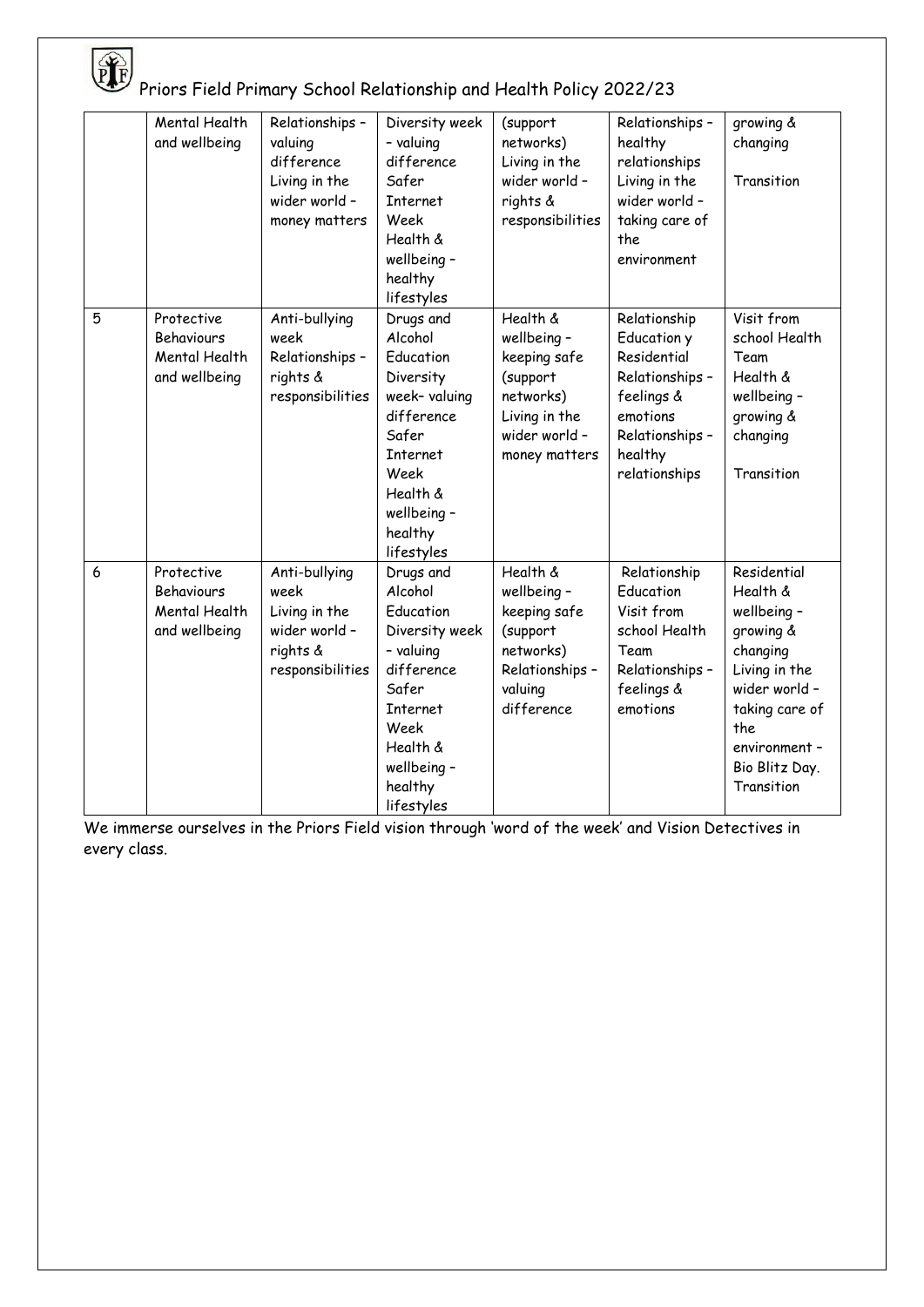# Appendix 2 Relationships Education – by the end of primary

| Families and       | Pupils should know                                                                                          |
|--------------------|-------------------------------------------------------------------------------------------------------------|
| people who care    | That families are important for children growing up because they can                                        |
| for me             | give love, security and stability.                                                                          |
|                    | The characteristics of healthy family life, commitment to each other,<br>$\bullet$                          |
|                    | including in times of difficulty, protection and care for children and                                      |
|                    | other family members, the importance of spending time together and                                          |
|                    | sharing each other's lives.                                                                                 |
|                    | That other families, either in school or in the wider world, sometimes<br>$\bullet$                         |
|                    | look different from their family, but that they should respect those                                        |
|                    | differences and know that other children's families are also                                                |
|                    | characterised by love and care.                                                                             |
|                    | That stable, caring relationships, which may be of different types,<br>$\bullet$                            |
|                    | are at the heart of happy families, and are important for children's                                        |
|                    | security as they grow up.<br>That marriage represents a formal and legally recognised commitment            |
|                    | of two people to each other which is intended to be lifelong.                                               |
|                    | How to recognise if family relationships are making them feel unhappy                                       |
|                    | or unsafe, and how to seek help or advice from others if needed.                                            |
| Caring friendships | Pupils should know                                                                                          |
|                    | How important friendships are in making us feel happy and secure, and                                       |
|                    | how people choose and make friends.                                                                         |
|                    | The characteristics of friendships, including mutual respect,<br>$\bullet$                                  |
|                    | truthfulness, trustworthiness, loyalty, kindness, generosity, trust,                                        |
|                    | sharing interests and experiences and support with problems and                                             |
|                    | difficulties.                                                                                               |
|                    | That healthy friendships are positive and welcoming towards others,                                         |
|                    | and do not make others feel lonely or excluded.                                                             |
|                    | That most friendships have ups and downs, and that these can often<br>$\bullet$                             |
|                    | be worked through so that the friendship is repaired or even                                                |
|                    | strengthened, and that resorting to violence is never right.                                                |
|                    | How to recognise who to trust and who not to trust, how to judge                                            |
|                    | when a friendship is making them feel unhappy or uncomfortable,                                             |
|                    | managing conflict, how to manage these situations and how to seek<br>help or advice from others, if needed. |
| Respectful         | Pupils should know                                                                                          |
| relationships      | The importance of respecting others, even when they are very                                                |
|                    | different from them (eg. Physically, in character personality or                                            |
|                    | backgrounds), or make different choices or have different                                                   |
|                    | preferences or beliefs.                                                                                     |
|                    | Practical steps they can take in a range of different contexts to<br>$\bullet$                              |
|                    | improve or support respectful relationships.                                                                |
|                    | The conventions of courtesy and manners                                                                     |
|                    | The importance of self-respect and how this links to their own                                              |
|                    | happiness.                                                                                                  |
|                    | That in school and in wider society they can expect to be treated with                                      |
|                    | respect by others, and in turn they should show due respect to                                              |
|                    | others, including those in positions of authority.                                                          |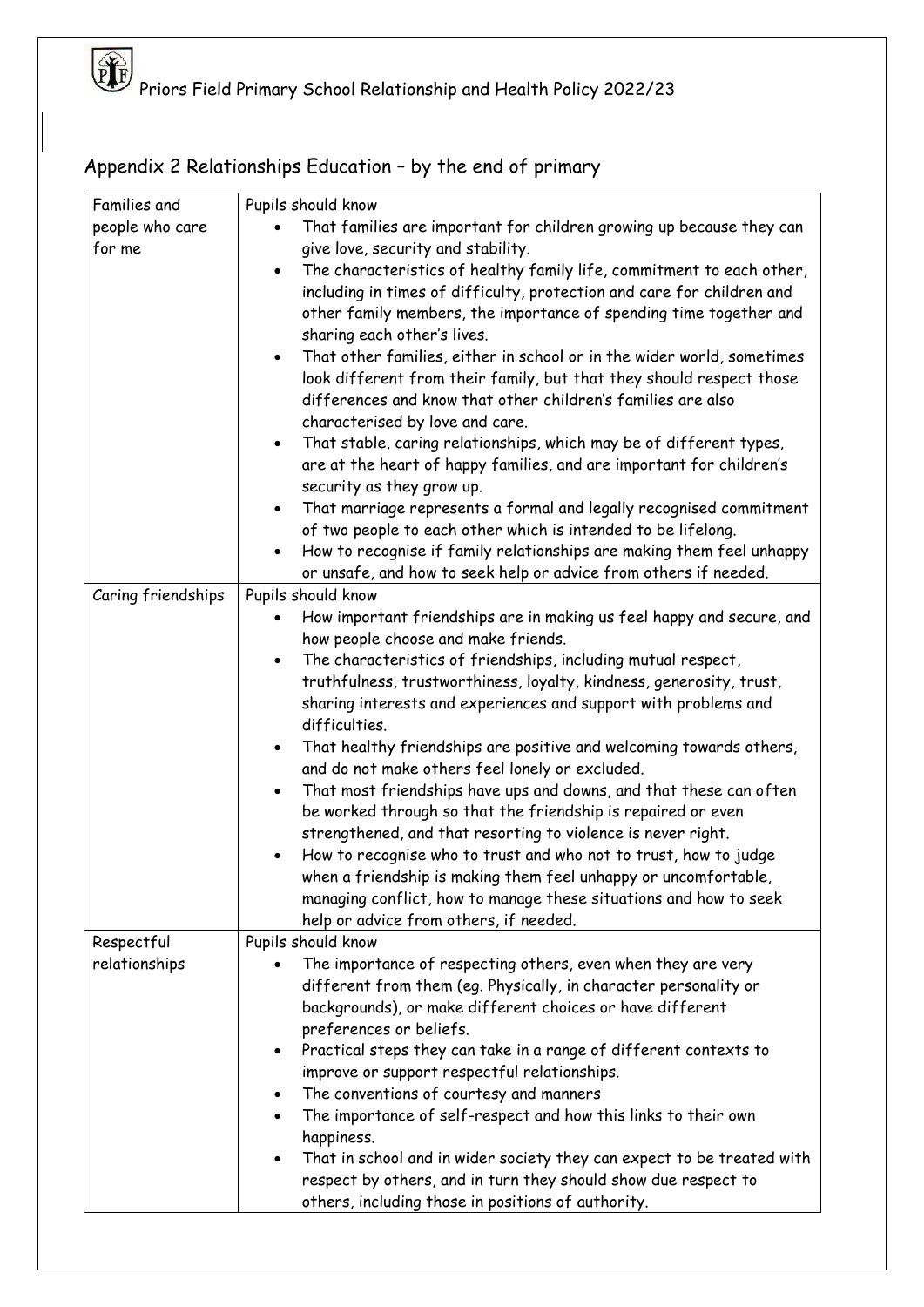|               | About different types of bullying (including cyber bullying), the<br>$\bullet$<br>impact of bullying, responsibility of bystanders (primarily reporting<br>bullying to an adult) and how to get help.<br>What a stereotype is, and how stereotypes can be unfair, negative or<br>destructive.<br>The importance of permission - seeking and giving - in relationships<br>with friends, peers and adults.                                                                                                                                                                                                                                                                                                                                                                                                                                                                               |  |  |  |
|---------------|----------------------------------------------------------------------------------------------------------------------------------------------------------------------------------------------------------------------------------------------------------------------------------------------------------------------------------------------------------------------------------------------------------------------------------------------------------------------------------------------------------------------------------------------------------------------------------------------------------------------------------------------------------------------------------------------------------------------------------------------------------------------------------------------------------------------------------------------------------------------------------------|--|--|--|
| Online        | Pupils should know                                                                                                                                                                                                                                                                                                                                                                                                                                                                                                                                                                                                                                                                                                                                                                                                                                                                     |  |  |  |
| relationships | That people sometimes behave differently online, including by<br>pretending to be someone they are not.<br>That the same principles apply to online relationships as to face-to-<br>$\bullet$<br>face relationships, including the importance of respect for others<br>online, including when we are anonymous.<br>The rules and principles for keeping safe online, how to recognise<br>$\bullet$<br>risks, harmful content and contact, and how to report them.<br>How to critically consider their online friendships and sources of<br>information including awareness of the risks associated with people<br>they have never met.                                                                                                                                                                                                                                                 |  |  |  |
|               | How information and data is shared and used online.                                                                                                                                                                                                                                                                                                                                                                                                                                                                                                                                                                                                                                                                                                                                                                                                                                    |  |  |  |
| Being safe    | Pupils should know<br>What sorts of boundaries are appropriate in friendships with peers<br>and others<br>About the concept of privacy and the implications of it for both<br>$\bullet$<br>children and adults; including that it is not always right to keep<br>secrets if they relate to being safe.<br>That each person's body belongs to them, and the differences<br>between appropriate and inappropriate or unsafe physical, and other<br>contact.<br>How to respond safely and appropriately to adults they may encounter<br>$\bullet$<br>(in all contexts) whom they do not know.<br>How to recognise and report feelings of being unsafe or feeling bad<br>about any adult.<br>How to ask for advice or help for themselves or others, and to keep<br>trying until they are heard.<br>How to report concerns or abuse, and the vocabulary and confidence<br>needed to do so. |  |  |  |
|               | Where to get advice e.g. family, school and/or other sources.                                                                                                                                                                                                                                                                                                                                                                                                                                                                                                                                                                                                                                                                                                                                                                                                                          |  |  |  |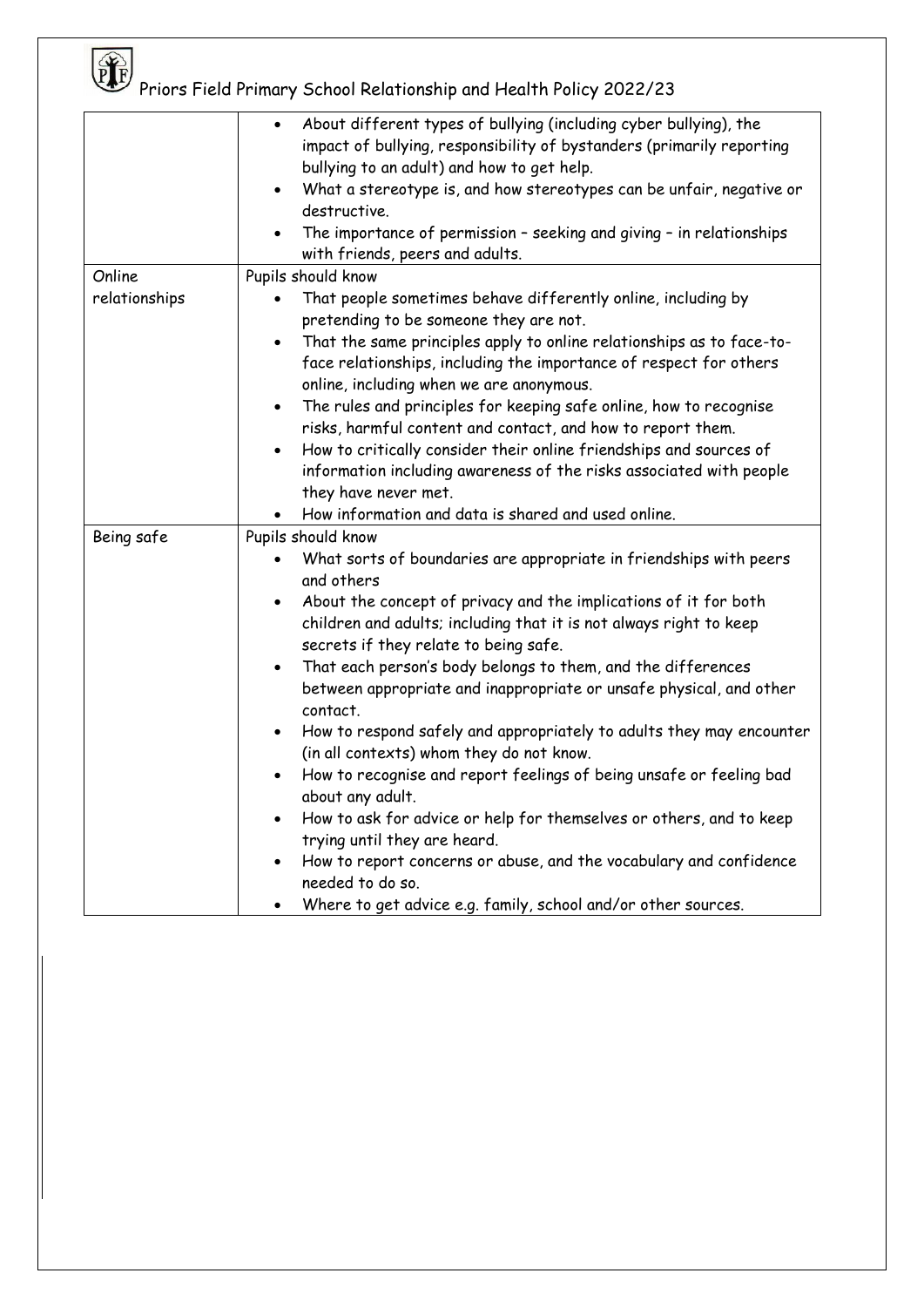

Key Skills in Relationships include – to take turns, treat others with kindness, consideration and respect. The importance of honesty, and truthfulness, permission (seeking and giving) and the concept of personal privacy. Establishing personal space and boundaries, showing respect and understandingthe differences between appropriate and inappropriate or unsafe physical contact. Respecting our environment and boundaries.

Recognising the features of healthy friendships, family relationships and any other relationships that children encounter.

Developing personal attributes such as resilience, honesty, and kindness – ref our school Vision.

Teaching about positive emotional and mental wellbeing including how friendships can support emotional wellbeing.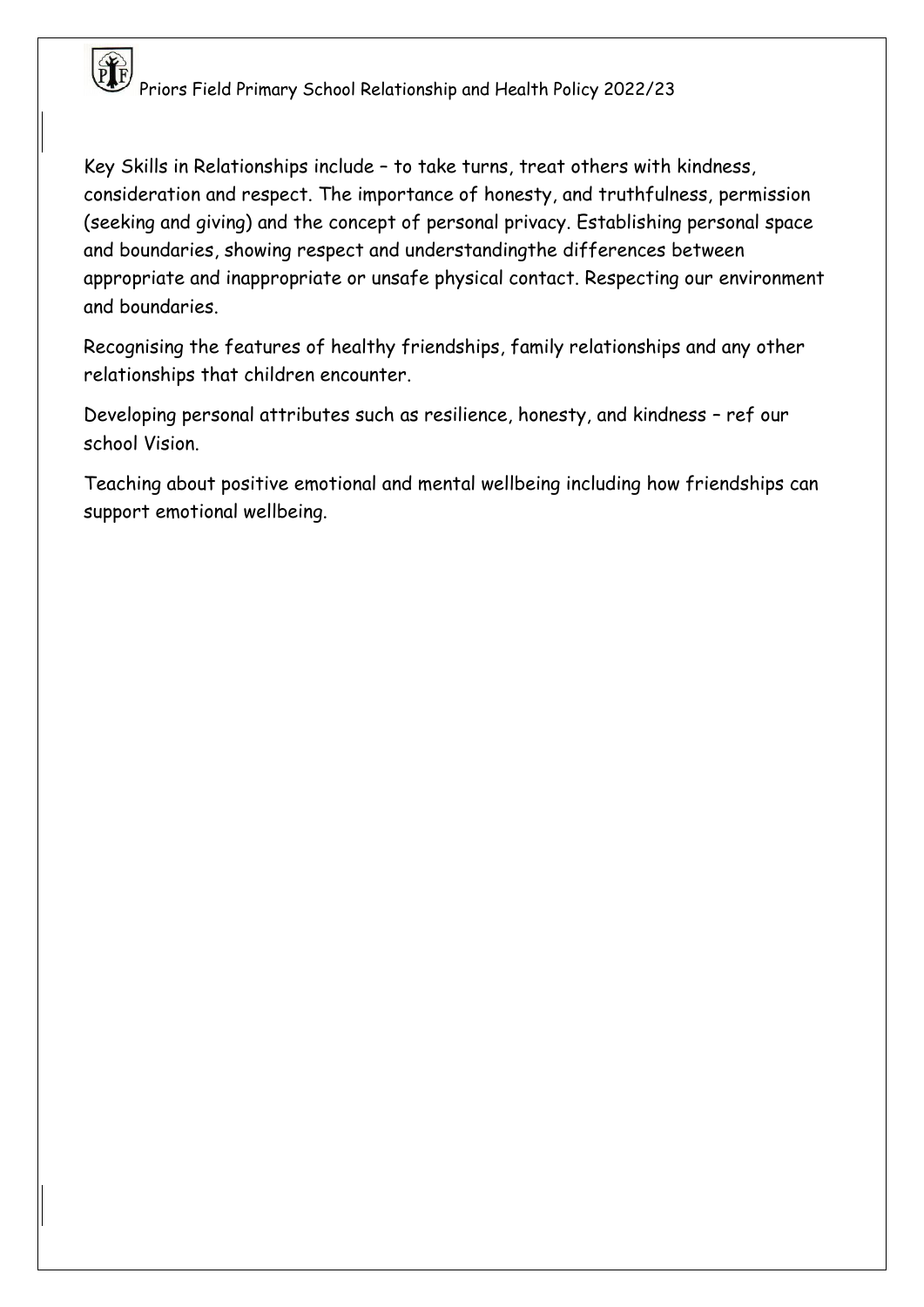

## Appendix 3 Health Education

| Mental wellbeing | Pupils should know                                                                                                                              |
|------------------|-------------------------------------------------------------------------------------------------------------------------------------------------|
|                  | That mental wellbeing is a normal part of daily life, in the same way as                                                                        |
|                  | physical health.                                                                                                                                |
|                  | that there is a normal range of emotions (e.g. happiness, sadness, anger,                                                                       |
|                  | fear, surprise, nervousness) and scale of emotions that all humans                                                                              |
|                  | experience in relation to different experiences and situations.                                                                                 |
|                  | How to recognise and talk about their emotions, including having a varied                                                                       |
|                  | vocabulary of words to use when talking about their own and others'                                                                             |
|                  | feelings.                                                                                                                                       |
|                  | How to judge whether what they are feeling and how they are behaving                                                                            |
|                  | is appropriate and proportionate.                                                                                                               |
|                  | The benefits of physical exercise, time outdoors, community                                                                                     |
|                  | participation, voluntary and service-based activity on mental wellbeing                                                                         |
|                  | and happiness.                                                                                                                                  |
|                  | Simple self-care techniques, including the importance of rest, time spent<br>with friends and family and the benefits of hobbies and interests. |
|                  | Isolation and loneliness can affect children and that it is very important                                                                      |
|                  | for children to discuss their feelings with an adult and seek support.                                                                          |
|                  | That bullying (including cyberbullying) has a negative and often lasting<br>$\bullet$                                                           |
|                  | impact on mental wellbeing.                                                                                                                     |
|                  | Where and how to seek support (including recognising the triggers for                                                                           |
|                  | seeking support), including whom in school they should speak to if they                                                                         |
|                  | are worried about their own or someone else's mental wellbeing or ability                                                                       |
|                  | to control their emotions (including issues arising online).                                                                                    |
|                  | It is common for people to experience mental ill health. For many people                                                                        |
|                  | who do, the problems can be resolved if the right support is made                                                                               |
|                  | available, especially if accessed early enough                                                                                                  |
| Internet safety  | Pupils should know                                                                                                                              |
| and harms        | • That for most people the internet is an integral part of life and has many<br>benefits.                                                       |
|                  | • About the benefits of rationing time spent online, the risks of excessive                                                                     |
|                  | time spent on electronic devices and the impact of positive and negative                                                                        |
|                  | content online on their own and others' mental and physical wellbeing.                                                                          |
|                  | . How to consider the effect of their online actions on others and know how                                                                     |
|                  | to recognise and display respectful behaviour online and the importance of                                                                      |
|                  | keeping personal information private.                                                                                                           |
|                  | . Why social media, some computer games and online gaming, for example, are<br>age restricted.                                                  |
|                  | . That the internet can also be a negative place where online abuse, trolling,                                                                  |
|                  | bullying and harassment can take place, which can have a negative impact on                                                                     |
|                  | mental health.                                                                                                                                  |
|                  | . How to be a discerning consumer of information online including                                                                               |
|                  | understanding that information, including that from search engines, is                                                                          |
|                  | ranked, selected and targeted.                                                                                                                  |
|                  | • Where and how to report concerns and get support with issues online.                                                                          |
| Physical health  | Pupils should know                                                                                                                              |
| and fitness      | The characteristics and mental and physical benefits of an active                                                                               |
|                  | lifestyle.                                                                                                                                      |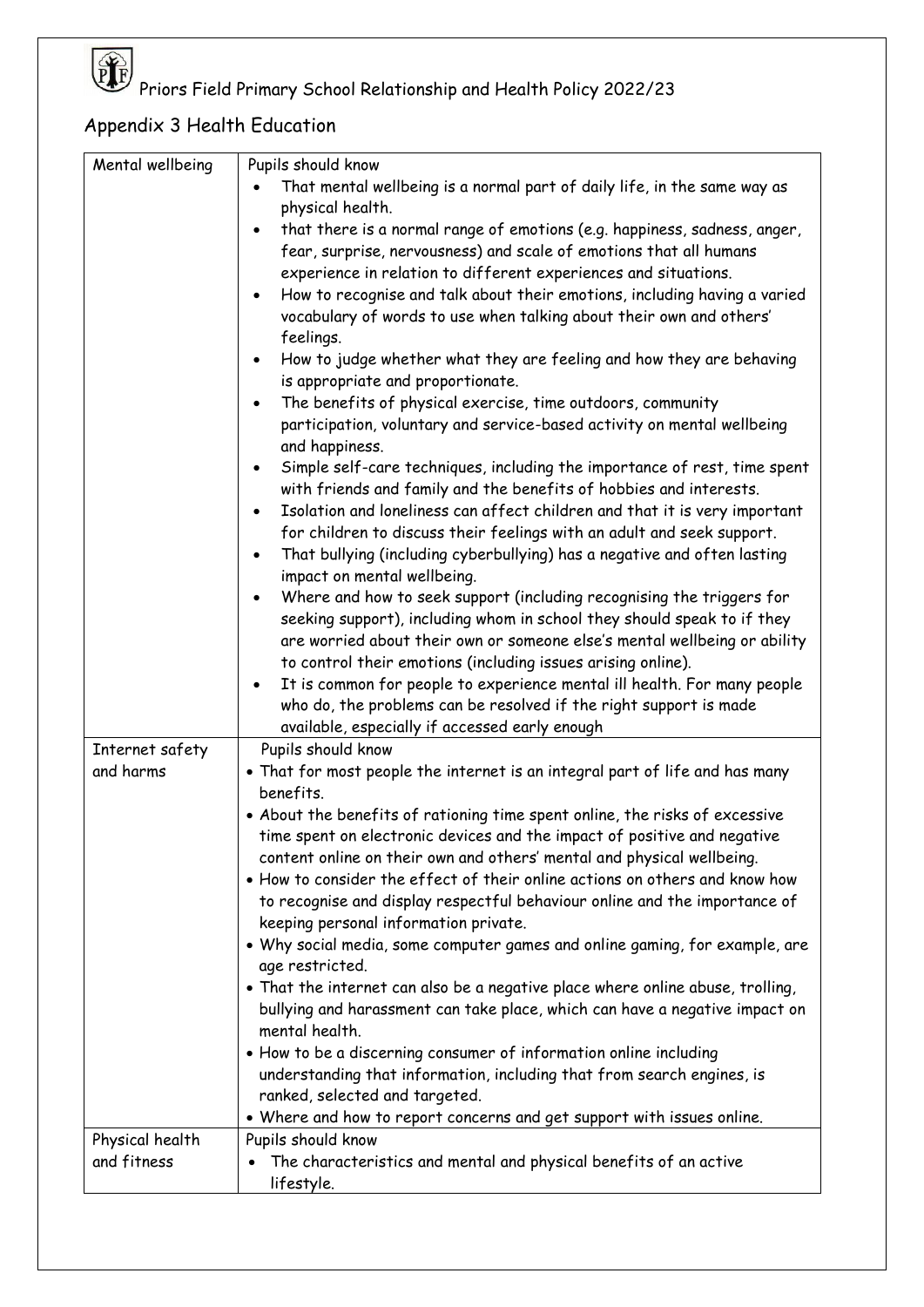

|                    | The importance of building regular exercise into daily and weekly routines<br>$\bullet$<br>and how to achieve this; for example walking or cycling to school, a daily<br>active mile or other forms of regular, vigorous exercise.<br>The risks associated with an inactive lifestyle (including obesity).<br>How and when to seek support including which adults to speak to in school<br>if they are worried about their health. |  |  |  |
|--------------------|------------------------------------------------------------------------------------------------------------------------------------------------------------------------------------------------------------------------------------------------------------------------------------------------------------------------------------------------------------------------------------------------------------------------------------|--|--|--|
| Healthy eating     | Pupils should know                                                                                                                                                                                                                                                                                                                                                                                                                 |  |  |  |
|                    | What constitutes a healthy diet (including understanding calories and<br>other nutritional content).<br>The principles of planning and preparing a range of healthy meals.<br>The characteristics of a poor diet and risks associated with unhealthy<br>eating (including, for example, obesity and tooth decay) and other<br>behaviours (e.g. the impact of alcohol on diet or health).                                           |  |  |  |
| Drugs, alcohol and | Pupils should know                                                                                                                                                                                                                                                                                                                                                                                                                 |  |  |  |
| tobacco            | The facts about legal and illegal harmful substances and associated<br>$\bullet$<br>risks, including smoking, alcohol use and drug-taking.                                                                                                                                                                                                                                                                                         |  |  |  |
| Health and         | Pupils should know                                                                                                                                                                                                                                                                                                                                                                                                                 |  |  |  |
| prevention         | How to recognise early signs of physical illness, such as weight loss, or<br>unexplained changes to the body.                                                                                                                                                                                                                                                                                                                      |  |  |  |
|                    | About safe and unsafe exposure to the sun, and how to reduce the risk<br>$\bullet$<br>of sun damage, including skin cancer.                                                                                                                                                                                                                                                                                                        |  |  |  |
|                    | The importance of sufficient good quality sleep for good health and that<br>a lack of sleep can affect weight, mood and ability to learn.                                                                                                                                                                                                                                                                                          |  |  |  |
|                    | About dental health and the benefits of good oral hygiene and dental<br>$\bullet$<br>flossing, including regular check-ups at the dentist.                                                                                                                                                                                                                                                                                         |  |  |  |
|                    | About personal hygiene and germs including bacteria, viruses, how they                                                                                                                                                                                                                                                                                                                                                             |  |  |  |
|                    | are spread and treated, and the importance of handwashing.                                                                                                                                                                                                                                                                                                                                                                         |  |  |  |
|                    | The facts and science relating to allergies, immunisation and vaccination.                                                                                                                                                                                                                                                                                                                                                         |  |  |  |
| Basic first aid    | Pupils should know:                                                                                                                                                                                                                                                                                                                                                                                                                |  |  |  |
|                    | How to make a clear and efficient call to emergency services if                                                                                                                                                                                                                                                                                                                                                                    |  |  |  |
|                    | necessary.                                                                                                                                                                                                                                                                                                                                                                                                                         |  |  |  |
|                    | Concepts of basic first-aid, for example dealing with common injuries,                                                                                                                                                                                                                                                                                                                                                             |  |  |  |
|                    | including head injuries.                                                                                                                                                                                                                                                                                                                                                                                                           |  |  |  |
| Changing           | Pupils should know:                                                                                                                                                                                                                                                                                                                                                                                                                |  |  |  |
| adolescent body    | Key facts about puberty and the changing adolescent body, particularly                                                                                                                                                                                                                                                                                                                                                             |  |  |  |
|                    | from age 9 through to age 11, including physical and emotional changes.                                                                                                                                                                                                                                                                                                                                                            |  |  |  |
|                    | About menstrual wellbeing including the key facts about the menstrual<br>cycle.                                                                                                                                                                                                                                                                                                                                                    |  |  |  |